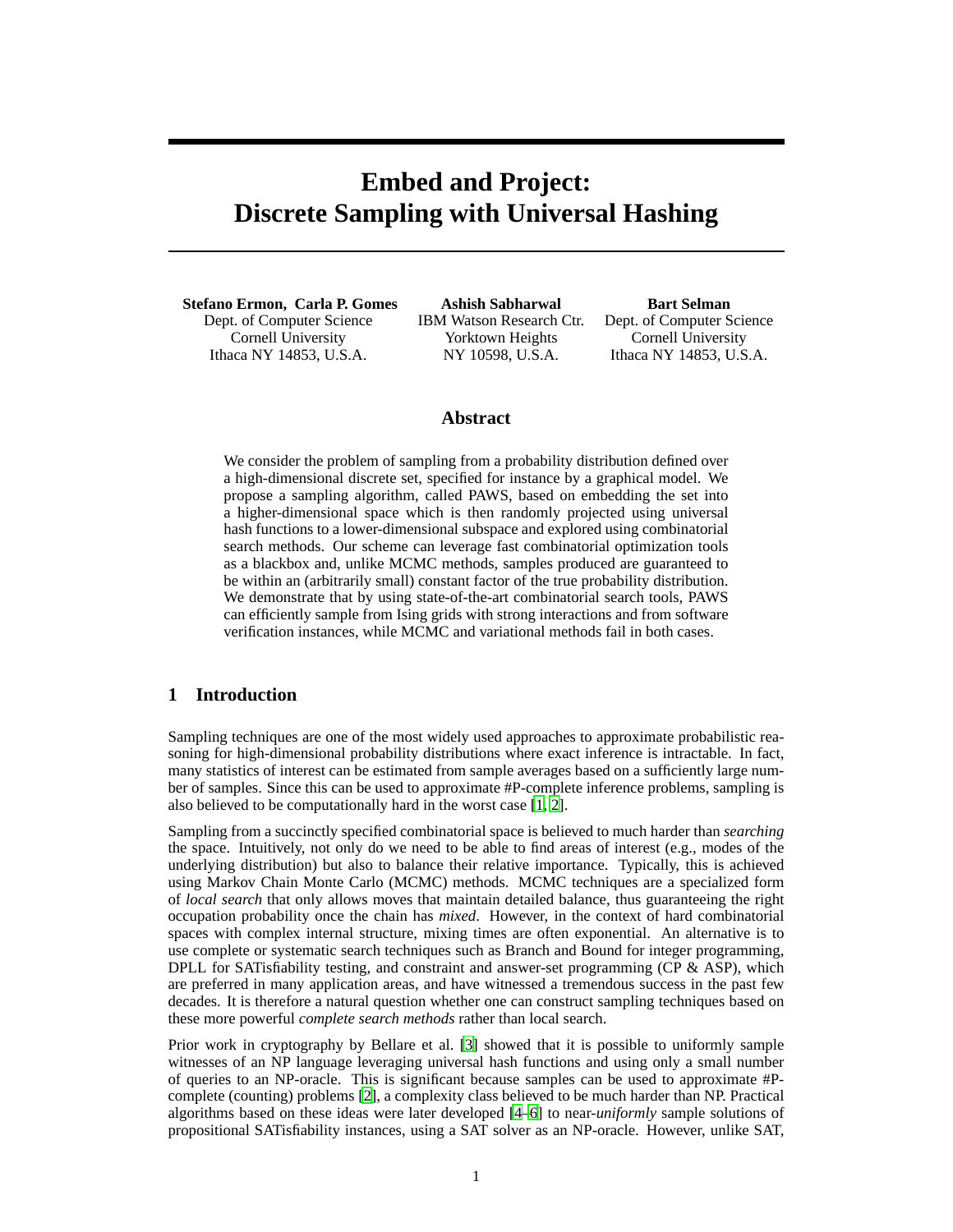most models used in Machine Learning, physics, and statistics are *weighted* (represented, e.g., as graphical models) and cannot be handled using these techniques.

We fill this gap by extending this approach, based on hashing-based projections and NP-oracle queries, to the weighted sampling case. Our algorithm, called PAWS, uses a form of approximation by quantization [7] and an embedding technique inspired by slice sampling [8], before applying projections. This parallels recent work [9] that extended similar ideas for unweighted counting to the weighted counting world, addressing the problem of discrete integration. Although in theory one could use that technique to produce samples by estimating ratios of discrete integrals [1, 2], the general sampling-by-counting reduction requires a large number of such estimates (proportional to the number of variables) for each sample. Further, the accuracy guarantees on the sampling probability quickly become loose when taking ratios of estimates. In contrast, PAWS is a more direct and practical sampling approach, providing better accuracy guarantees while requiring a much smaller number of NP-oracle queries per sample.

Answering NP-oracle queries, of course, requires exponential time in the worst case, in accordance with the hardness of sampling. We rely on the fact that combinatorial search tools, however, are often extremely fast in practice, and any complete solver can be used as a black box in our sampling scheme. Another key advantage is that when combinatorial search succeeds, our analysis provides a certificate that, with high probability, any samples produced will be distributed within an (arbitrarily small) constant factor of the desired probability distribution. In contrast, with MCMC methods it is generally hard to assess whether the chain has mixed. We empirically demonstrate that PAWS outperforms MCMC as well as variational methods on hard synthetic Ising Models and on a realworld test case generation problem for software verification.

## **2 Setup and Problem Definition**

We are given a probability distribution p over a (high-dimensional) discrete set  $\mathcal{X}$ , where the probability of each item  $x \in \mathcal{X}$  is proportional to a weight function  $w: \mathcal{X} \to \mathbb{R}^+$ , with  $\mathbb{R}^+$  being the set of non-negative real numbers. Specifically, given  $x \in \mathcal{X}$ , its probability  $p(x)$  is given by

$$
p(x) = \frac{w(x)}{Z}
$$
,  $Z = \sum_{x \in \mathcal{X}} w(x)$ 

where  $Z$  is a normalization constant known as the *partition function*. We assume  $w$  is specified compactly, e.g., as the product of factors or in a conjunctive normal form. As our driving example, we consider the case of undirected discrete graphical models [10] with  $n = |V|$  random variables  $\{x_i, i \in V\}$  where each  $x_i$  takes values in a finite set  $\mathcal{X}_i$ . We consider a factor graph representation for a joint probability distribution over elements (or *configurations*)  $x \in \mathcal{X} = \mathcal{X}_1 \times \cdots \times \mathcal{X}_n$ :

$$
p(x) = \frac{w(x)}{Z} = \frac{1}{Z} \prod_{\alpha \in \mathcal{I}} \psi_{\alpha}(\{x\}_{\alpha}).
$$
 (1)

This is a compact representation for  $p(x)$  based on the weight function  $w(x) = \prod_{\alpha \in \mathcal{I}} \psi_{\alpha}(\{x\}_{\alpha})$ , defined as the product of potentials or factors  $\psi_{\alpha} : \{x\}_{\alpha} \mapsto \mathbb{R}^+$ , where  $\mathcal I$  is an index set and  ${x}_{\alpha} \subseteq V$  the subset of variables factor  $\psi_{\alpha}$  depends on. For simplicity of exposition, without loss of generality, we will focus on the case of binary variables, where  $\mathcal{X} = \{0, 1\}^n$ .

We consider the fundamental problem of (approximately) **sampling** from  $p(x)$ , i.e., designing a randomized algorithm that takes w as input and outputs elements  $x \in \mathcal{X}$  according to the probability distribution  $p$ . This is a hard computational problem in the worst case. In fact, it is more general than NP-complete decision problems (e.g., sampling solutions of a SATisfiability instance specified as a factor graph entails finding at least one solution, or deciding there is none). Further, samples can be used to approximate #P-complete problems [2], such as estimating a marginal probability.

### **3 Sampling by Embed, Project, and Search**

Conceptually, our sampling strategy has three steps, described in Sections 3.1, 3.2, and 3.3, resp. (1) From the input distribution p we construct a new distribution  $p'$  that is "close" to p but more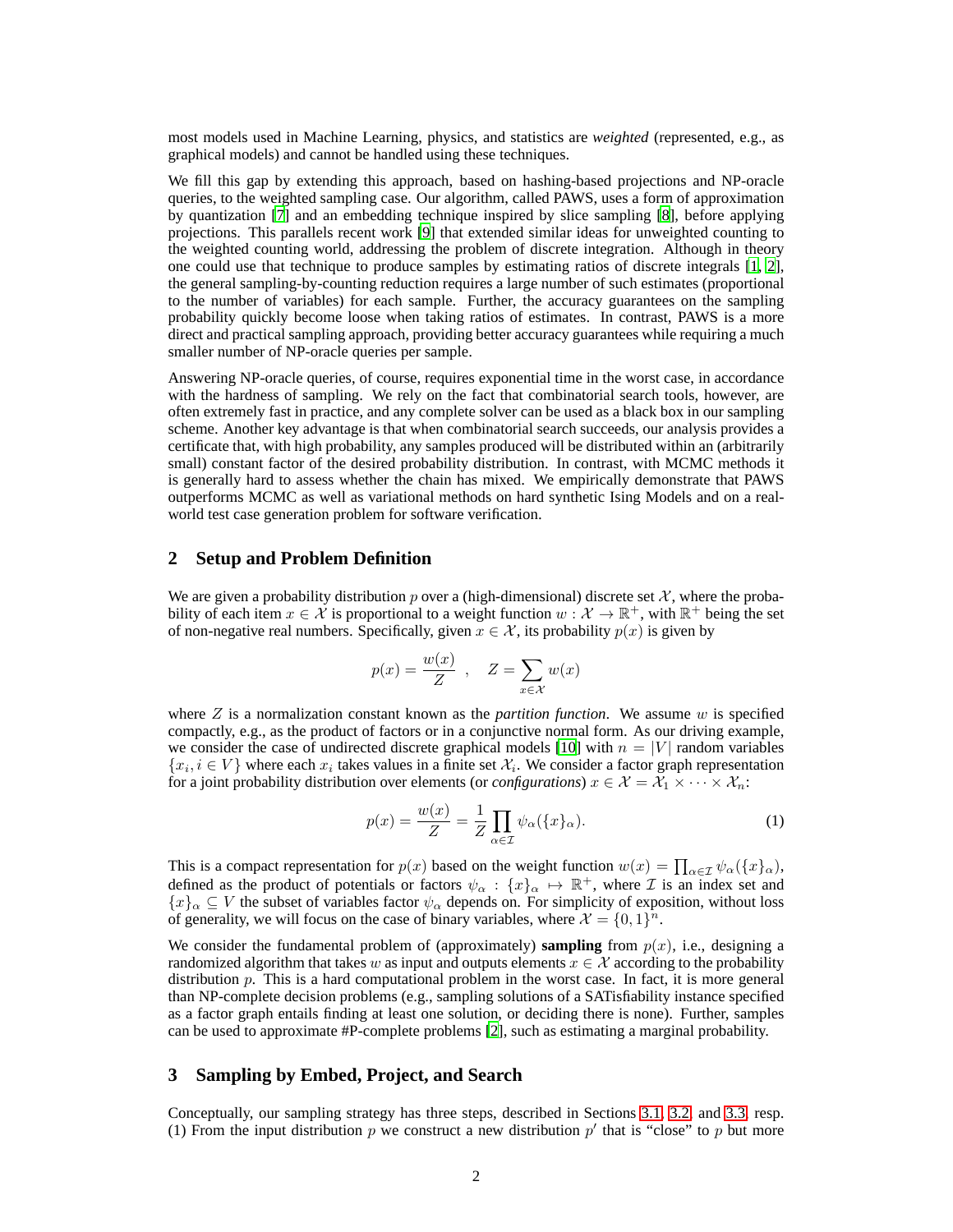discrete. Specifically,  $p'$  is based on a new weight function  $w'$  that takes values only in a discrete set of geometrically increasing weights. (2) From p', we define a *uniform* probability distribution p'' over a carefully constructed higher-dimensional **embedding** of  $\mathcal{X} = \{0, 1\}^n$ . The previous discretization step allows us to specify  $p''$  in a compact form, and sampling from  $p''$  can be seen to be precisely equivalent to sampling from  $p'$ . (3) Finally, we indirectly sample from the desired distribution  $p$  by **sampling uniformly** from  $p''$ , by randomly projecting the embedding onto a lowerdimensional subspace using universal hash functions and then searching for feasible states.

The first and third steps involve a bounded loss of accuracy, which we can trade off with computational efficiency by setting hyper-parameters of the algorithm. A key advantage is that *our technique reduces the weighted sampling problem to that of solving one MAP query (i.e., finding the most likely state) and a polynomial number of feasibility queries (i.e., finding any state with non-zero probability)* for the original graphical model augmented (through an embedding) with additional variables and carefully constructed factors. In practice, we use a combinatorial optimization package, which requires exponential time in the worst case (consistent with the hardness of sampling) but is often fast in practice. Our analysis shows that whenever the underlying combinatorial search and optimization queries succeed, the samples produced are **guaranteed**, with high probability, to be coming from an approximately accurate distribution.

#### **3.1 Weight Discretization**

We use a geometric discretization of the weights into "buckets", i.e., a uniform discretization of the log-probability. As we will see,  $\Theta(n)$  buckets are sufficient to preserve accuracy.

**Definition 1.** Let  $M = \max_x w(x)$ ,  $r > 1$ ,  $\epsilon > 0$ , and  $\ell = \lfloor \log_r(2^n/\epsilon) \rfloor$ . Partition the configurations into the following weight based disjoint *buckets*:  $B_i = \{x \mid w(x) \in \left(\frac{M}{r^{i+1}}, \frac{M}{r^i}\right]\}, i =$  $0,\ldots,\ell-1$  and  $\mathcal{B}_{\ell} = \{x \mid w(x) \in [0, \frac{M}{r^{\ell}}]\}\$ . The *discretized weight function*  $w' : \{0,1\}^n \to \mathbb{R}^+$  is defined as follows:  $w'(x) = \frac{M}{r^{i+1}}$  if  $x \in \mathcal{B}_i$  for  $i < \ell$  and  $w'(x) = 0$  if  $x \in \mathcal{B}_\ell$ . The corresponding *discretized probability distribution*  $p'(x) = w'(x)/Z'$  where  $Z'$  is the normalization constant.

**Lemma 1.** Let  $\rho = r^2/(1 - \epsilon)$ . For all  $x \in \bigcup_{i=0}^{l-1} \mathcal{B}_{\ell}$ ,  $p(x)$  and  $p'(x)$  are within a factor of  $\rho$  of each *other. Furthermore,*  $\sum_{x \in \mathcal{B}_{\ell}} p(x) \leq \epsilon$ .

*Proof.* Since w maps to non-negative values, we have  $Z \geq M$ . Further,

$$
\sum_{x \in \mathcal{B}_{\ell}} p(x) = \frac{1}{Z} \sum_{x \in \mathcal{B}_{\ell}} w(x) \le \frac{1}{Z} |\mathcal{B}_{\ell}| \frac{M}{r^{\ell}} = \frac{|\mathcal{B}_{\ell}|}{2^n} \frac{\epsilon M}{Z} \le \frac{\epsilon M}{Z} \le \epsilon.
$$

This proves the second part of the claim. For the first part, note that by construction,  $Z' \leq Z$  and

$$
Z' = \sum_{i=0}^{\ell} \sum_{x \in \mathcal{B}_i} w'(x) \ge \sum_{i=0}^{\ell-1} \sum_{x \in \mathcal{B}_i} \frac{1}{r} w(x) = \frac{1}{r} \left( Z - \sum_{x \in \mathcal{B}_\ell} w(x) \right) \ge (1 - \epsilon) Z.
$$

Thus Z and Z' are within a factor of  $r/(1-\epsilon)$  of each other. For all x such that  $w(x) \notin \mathcal{B}_n$ , recalling that  $r > 1 > 1 - \epsilon$  and that  $w(x)/r \leq w'(x) \leq rw(x)$ , we have

$$
\frac{1}{\rho}p(x) \le \frac{w(x)}{rZ} \le \frac{w(x)}{rZ'} \le \frac{w'(x)}{Z'} = p'(x) = \frac{w'(x)}{Z'} \le \frac{rw(x)}{Z'} \le \frac{r^2}{1 - \epsilon} \frac{w(x)}{Z} = \rho p(x).
$$

 $\Box$ 

This finishes the proof that  $p(x)$  and  $p'(x)$  are within a factor of  $\rho$  of each other.

**Remark 1.** If the weights w defined by the original graphical model are represented in finite precision (e.g., there are  $2^{64}$  possible weights in double precision floating point), for every  $b \ge 1$  there is a possibly large but *finite* value of  $\ell$  (such that  $\overline{M}/r^{\ell}$  is smaller than the smallest representable weight) such that  $B_{\ell}$  is empty and the discretization error  $\epsilon$  is effectively zero.

#### **3.2 Embed: From Weighted to Uniform Sampling**

We now show how to reduce the problem of sampling from the discrete distribution  $p'$  (weighted sampling) to the problem of uniformly sampling, without loss of accuracy, from a higherdimensional discrete set into which  $\mathcal{X} = \{0, 1\}^n$  is embedded. This is inspired by slice sampling [8], and can be intuitively understood as its *discrete* counterpart where we uniformly sample points  $(x, y)$ from a discrete representation of the area under the  $(y \text{ vs. } x)$  probability density function of  $p'$ .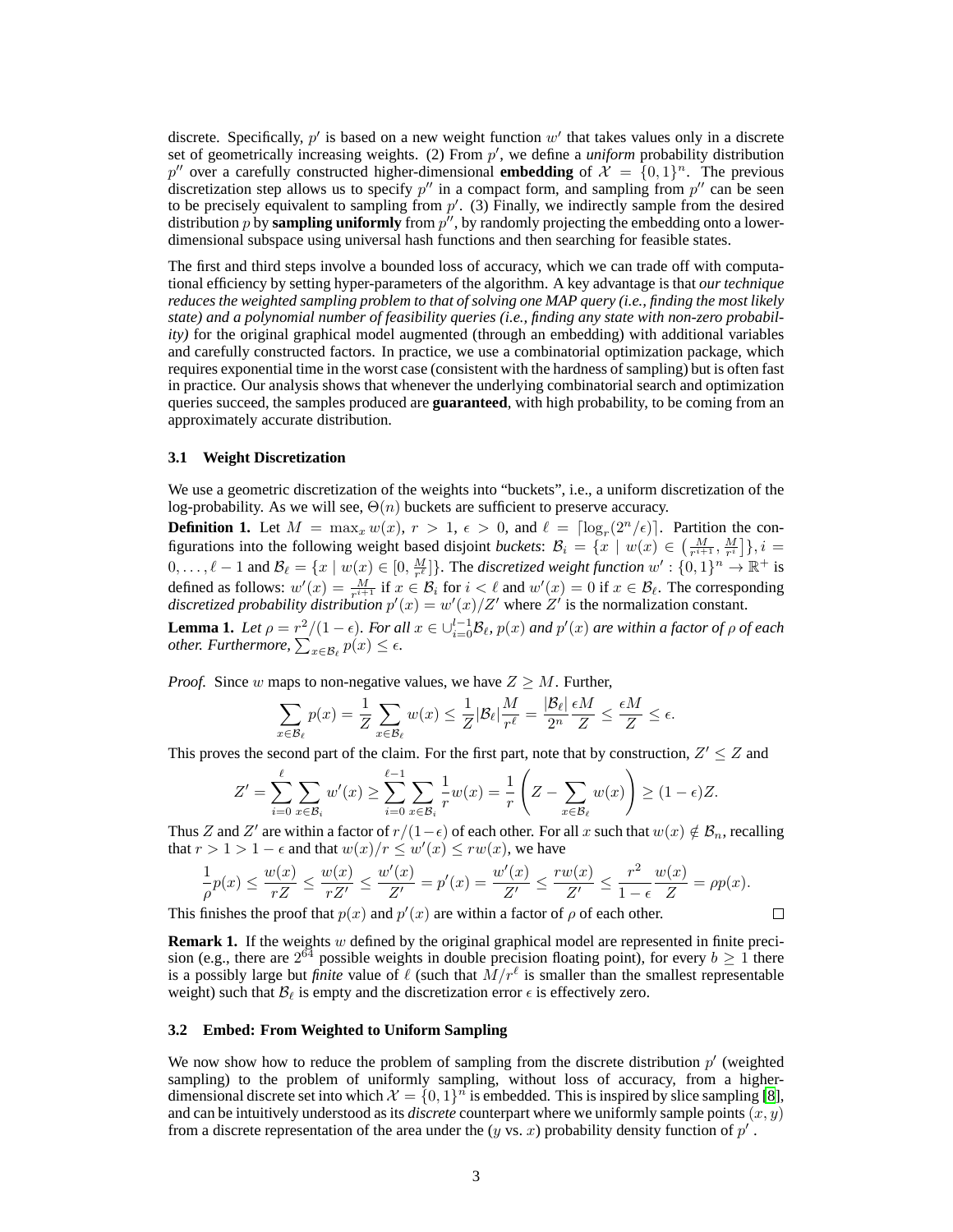**Definition 2.** Let  $w : \mathcal{X} \to \mathbb{R}^+, M = \max_x w(x)$ , and  $r = 2^b/(2^b - 1)$ . Then the embedding  $S(w, \ell, b)$  of X in  $\mathcal{X} \times \{0, 1\}^{(\ell-1)b}$  is defined as:

$$
\mathcal{S}(w,\ell,b) = \left\{ (x, y_1^1, y_1^2, \dots, y_{\ell-1}^{b-1}, y_{\ell-1}^b) \middle| w(x) \leq \frac{M}{r^i} \Rightarrow \bigvee_{k=1}^b y_i^k, 1 \leq i \leq \ell-1; w(x) > \frac{M}{r^{\ell}} \right\}.
$$

where  $\bigvee_{k=1}^{b} y_i^k$  may alternatively be thought of as the linear constraint  $\sum_{k=1}^{b} y_i^k \ge 1$ . Further, let  $p''$  denote a uniform probability distribution over  $\mathcal{S}(w, \ell, b)$  and  $n' = n + (\ell - 1)b$ .

Given a compact representation of  $w$  within a combinatorial search or optimization framework, the set  $S(w, \ell, b)$  can often be easily encoded using the disjunctive constraints on the y variables.

**Lemma 2.** Let  $(x, y) = (x, y_1^1, y_1^2, \dots, y_1^b, y_2^1, \dots, y_{2^b}, \dots, y_{\ell-1}^1 \dots, y_{\ell-1}^b)$  be a sample from  $p''$ , *i.e., a uniformly sampled element from*  $\mathcal{S}(w,\ell,b)$ *. Then x is distributed according to p'.* 

Informally, given  $x \in \mathcal{B}_i$  and  $x' \in \mathcal{B}_{i+1}$  with  $i+1 \leq l-1$ , there are precisely  $r = 2^b/(2^b-1)$ times more valid configurations  $(x, y)$  than  $(x', y')$ . Thus x is sampled r times more often than  $x'$ . A formal proof may be found in the Appendix.

#### **3.3 Project and Search: Uniform Sampling with Hash Functions and an NP-oracle**

In principle, using the technique of Bellare et al. [3] and  $n'$ -wise independent hash functions we can sample purely *uniformly* from  $S(w, \ell, b)$  using an NP oracle to answer feasibility queries. However, such hash functions involve constructions that are difficult to implement and reason about in existing combinatorial search methods. Instead, we use a more practical algorithm based on pairwise independent hash functions that can be implemented using *parity constraints* (modular arithmetic) and still provides accuracy guarantees. The approach is similar to [5], but we include an algorithmic way to estimate the number of parity constraints to be used. We also use the pivot technique from [6] but extend that work in two ways: we introduce a parameter  $\alpha$  (similar to [5]) that allows us to trade off uniformity against runtime and also provide *upper bounds* on the sampling probabilities.

We refer to our algorithm as PArity-basedWeightedSampler (PAWS) and provide its pseudocode as Algorithm 1. The idea is to *project* by randomly constraining the configuration space using a family of universal hash functions, *search* for up to P "surviving" configurations, and then, if fewer than P survive, perform rejection sampling to choose one of them. The number  $k$  of constraints or factors (encoding a randomly chosen hash function) to add is determined first; this is where we depart from both Gomes et al. [5], who do not provide a way to compute  $k$ , and Chakraborty et al. [6], who do not fix k or provide upper bounds. Then we repeatedly add  $k$  such constraints, check whether fewer than  $P$  configurations survive, and if so output one configuration chosen using rejection sampling. Intuitively, we need the hashed space to contain no more than P solutions because that is a base case where we know how to produce uniform samples via enumeration.  $k$  is a guess (accurate with high probability) of the number of constraints that is likely to reduce (by hashing) the original problem to a situation where enumeration is feasible. If too many or too few configurations survive, the algorithm fails and is run again. The small failure probability, accounting for a potentially poor choice of random hash functions, can be bounded irrespective of the underlying graphical model.

A combinatorial *optimization* procedure is used once in order to determine the maximum weight M through MAP inference. M is used in the discretization step. Subsequently, several *feasibility queries* are issued to the underlying combinatorial search procedure in order to, e.g., count the number of surviving configurations and produce one as a sample.

We briefly review the construction and properties of universal hash functions [11, 12].

**Definition 3.**  $\mathcal{H} = \{h : \{0,1\}^n \to \{0,1\}^m\}$  is a *family of pairwise independent hash functions* if the following two conditions hold when a function  $H$  is chosen uniformly at random from  $H: 1$ )  $\forall x \in \{0,1\}^n$ , the random variable  $H(x)$  is uniformly distributed in  $\{0,1\}^m$ ; 2)  $\forall x_1, x_2 \in \{0,1\}^n$  $x_1 \neq x_2$ , the random variables  $H(x_1)$  and  $H(x_2)$  are independent.

**Proposition 1.** Let  $A \in \{0,1\}^{m \times n}$ ,  $c \in \{0,1\}^m$ . The family  $\mathcal{H} = \{h_{A,c}(x): \{0,1\}^n \to \{0,1\}^m\}$ *where*  $h_{A,c}(x) = Ax + c \mod 2$  *is a family of pairwise independent hash functions.* 

Further,  $H$  is also known to be a family of three-wise independent hash functions [5].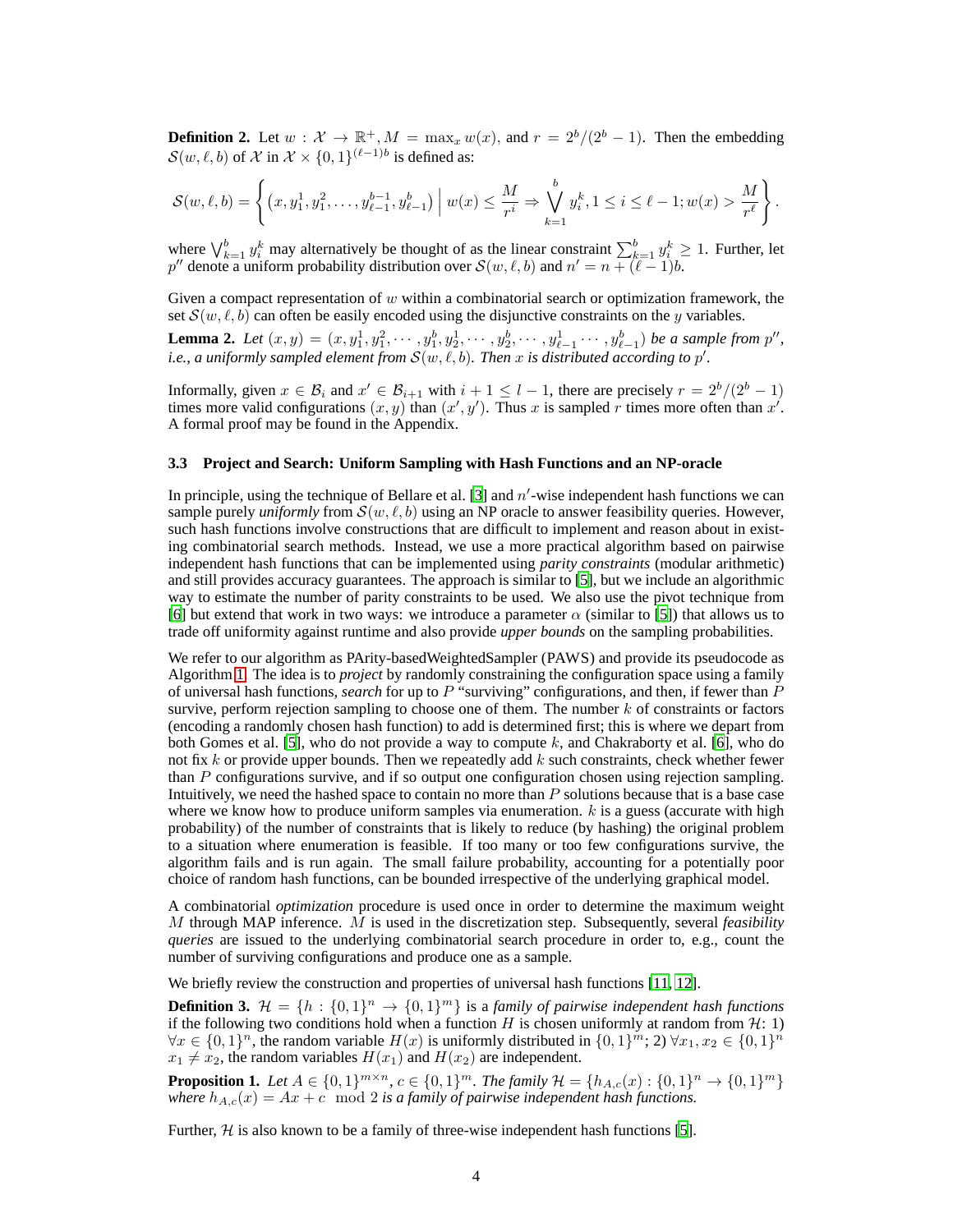**Algorithm 1** Algorithm PAWS for sampling configurations  $\sigma$  according to w

1: **procedure**  $COMPUTEK(n', \delta, P, S)$ 2:  $T \leftarrow 24 \left[ \ln \left( n'/\delta \right) \right]$ ;  $k \leftarrow -1$ ; count  $\leftarrow 0$ 3: **repeat** 4:  $k \leftarrow k + 1$ ; count  $\leftarrow 0$ 5: **for**  $t = 1, \cdots, T$  **do** 6: Sample hash function  $h_{A,c}^k : \{0,1\}^{n'} \to \{0,1\}^k$ 7: Let  $S^{k,t} \triangleq \{(x,y) \in S, h_{A,c}^k(x,y) = 0\}$ 8: **if**  $|S^{k,t}| < P$  **then** /\* search for  $\ge P$  different elements \*/<br>9:  $count \leftarrow count + 1$ 10: **end for** 11: **until**  $count \geq \lceil T/2 \rceil$  or  $k = n'$ 12: **return** k 13: **end procedure** 14: **procedure**  $\text{PAWS}(w: \{0, 1\}^n \to \mathbb{R}^+, \ell, b, \delta, P, \alpha)$ 15:  $M \leftarrow \max_x w(x)$  /\* compute with one MAP inference query on  $w * / w(x)$ 16:  $S \leftarrow S(w, \ell, b);$   $n' \leftarrow n + b(\ell - 1)$  /\* as in Definition 2 \*/ 17:  $i \leftarrow \text{COMPUTEK}(n', \delta, \gamma, P, \mathcal{S}) + \alpha$ 18: Sample hash fn.  $h_{A,c}^i: \{0,1\}^{n'} \to \{0,1\}^i$ , i.e., uniformly choose  $A \in \{0,1\}^{i \times n'}$ ,  $c \in \{0,1\}^i$ 19: Let  $S^i \triangleq \{(x, y) \in S, h_{A,c}^i(x, y) = 0\}$ 20: Check if  $|S^i| \geq P$  by searching for at least P different elements 21: **if**  $|\mathcal{S}^i| \geq P$  or  $|\mathcal{S}^i| = 0$  **then** 22: **return**⊥<br>23: **else** /\* failure \*/ 23:<br>24: Fix an arbitrary ordering of  $S^i$  $/*$  for rejection sampling  $*/$ 25: Uniformly sample p from  $\{0, 1, \ldots, P-1\}$ 26: **if**  $p \leq |\mathcal{S}^i|$  then 27: Select *p*-th element  $(x, y)$  of  $S^i$ ; **return** x 28: **else** 29: **return** ⊥ /\* failure \*/ 30: **end procedure**

Lemma 3 (see Appendix for a proof) shows that the subroutine COMPUTEK in Algorithm 1 outputs with high probability a value close to  $\log(|\mathcal{S}(w,\ell,b)|/P)$ . The idea is similar to an unweighted version of the WISH algorithm [9] but with tighter guarantees and using more feasibility queries.

**Lemma 3.** Let  $S = S(w, \ell, b) \subseteq \{0, 1\}^n$ ,  $\delta > 0$ , and  $\gamma > 0$ . Further, let  $P \ge \min\{2, 2^{\gamma+2}/(2^{\gamma} - 1)\}$ 1)<sup>2</sup>},  $Z = |\mathcal{S}|$ ,  $k_P^* = \log(Z/P)$ , and k be the output of procedure COMPUTEK $(n', \delta, P, \mathcal{S})$ . Then,  $\mathbb{P}[k_P^* - \gamma \leq k \leq k_P^* + 1 + \gamma] \geq 1 - \delta$  and COMPUTEK uses  $O(n' \ln(n'/\delta))$  *feasibility queries.* 

**Lemma 4.** Let  $S = S(w, \ell, b) \subseteq \{0, 1\}^{n'}$ ,  $\delta > 0$ ,  $P \ge 2$ , and  $\gamma = \log((P + 2\sqrt{P + 1} + 2)/P)$ . *For any*  $\alpha \in \mathbb{Z}$ ,  $\alpha > \gamma$ , let  $c(\alpha, P) = 1 - 2^{\gamma - \alpha}/(1 - \frac{1}{P_1} - 2^{\gamma - \alpha})^2$ . Then with probability *at least* 1 − δ *the following holds:* PAWS(w*,* ℓ*,* b*,* δ*,* P*,* α) *outputs a sample with probability at least*  $c(\alpha, P)2^{-(\gamma + \alpha + 1)} \frac{P}{P-1}$  and, conditioned on outputting a sample, every element  $(x, y) \in$  $\mathcal{S}(w,\ell,b)$  is selected (Line 27) with probability  $p'_s(x,y)$  within a constant factor  $c(\alpha,P)$  of the  $\text{uniform probability } p''(x, y) = 1/|\mathcal{S}|.$ 

*Proof Sketch.* For lack of space, we defer details to the Appendix. Briefly, the probability  $\mathbb{P}[\sigma \in S^i]$ that  $\sigma = (x, y)$  survives is  $2^{-i}$  by the properties of the hash functions in Definition 3, and the probability of being selected by rejection sampling is  $1/(P-1)$ . Conditioned on  $\sigma$  surviving, the mean and variance of the size of the surviving set  $|S^i|$  are independent of  $\sigma$  because of 3-wise independence. When  $k_P^* - \gamma \le k \le k_P^* + 1 + \gamma$  and  $i = k + \alpha, \alpha > \gamma$ , on average  $|S^i| < P$  and the size is concentrated around the mean. Using Chebychev's inequality, one can upper bound by  $1 - c(\alpha, P)$  the probability  $\mathbb{P}[S_i \geq P \mid \sigma \in S^i]$  that the algorithm fails because  $|S_i|$  is too large. Note that the bound is independent of  $\sigma$  and lets us bound the probability  $p_s(\sigma)$  that  $\sigma$  is output:

$$
c(\alpha, P)\frac{2^{-i}}{P-1} = \left(1 - \frac{2^{\gamma - \alpha}}{(1 - \frac{1}{P} - 2^{\gamma - \alpha})^2}\right)\frac{2^{-i}}{P-1} \le p_s(\sigma) \le \frac{2^{-i}}{P-1}.\tag{2}
$$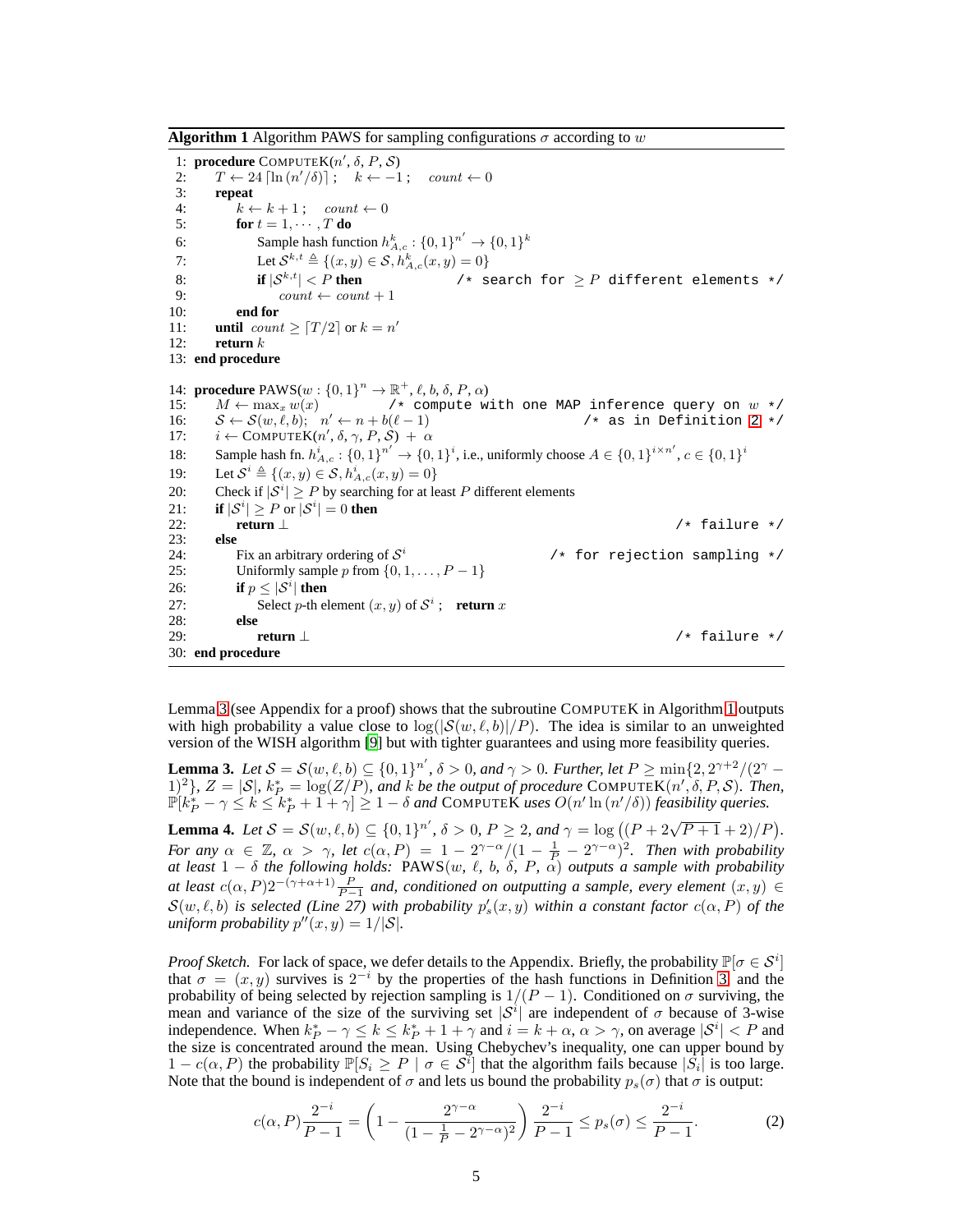From  $i = k + \alpha \leq k_P^* + 1 + \gamma + \alpha$  and summing the lower bound of  $p_s(\sigma)$  over all  $\sigma$ , we obtain the desired lower bound on the success probability. Note that given  $\sigma, \sigma', p_s(\sigma)$  and  $p_s(\sigma')$  are within a constant factor  $c(\alpha, P)$  of each other from (2). Therefore, the probabilities  $p'_s(\sigma)$  (for various  $\sigma$ ) that  $\sigma$  is output conditioned on outputting a sample are also within a constant factor of each other. From the normalization  $\sum_{\sigma} p'_s(\sigma) = 1$ , one gets the desired result that  $p'_s(x, y)$  is within a constant factor  $c(\alpha, P)$  of the uniform probability  $p''(x, y) = 1/|\mathcal{S}|$ .

#### **3.4 Main Results: Sampling with Accuracy Guarantees**

Combining pieces from the previous three sections, we have the following main result:

**Theorem 1.** Let  $w : \{0,1\}^n \to \mathbb{R}^+, \epsilon > 0, b \ge 1, \delta > 0, and P \ge 2$ . Fix  $\alpha \in \mathbb{Z}$  as in Lemma 4,  $r = 2^b/(2^b-1)$ ,  $\ell = \lceil \log_r(2^n/\epsilon) \rceil$ ,  $\rho = r^2/(1-\epsilon)$ , bucket  $\mathcal{B}_\ell$  as in Definition 1, and  $\kappa = 1/c(\alpha, P)$ . *Then*  $\sum_{x \in B_\ell} p(x) \leq \epsilon$  *and with probability at least*  $(1 - \delta)c(\alpha, P)2^{-(\gamma + \alpha + 1)}\frac{P}{P-1}$ , PAWS $(w, \ell, b, \ell)$ *δ*, *P*,  $\alpha$ ) *succeeds and outputs a sample σ from*  $\{0, 1\}$ <sup>n</sup>  $\setminus$  *B*<sub>*ε*</sub>. *Upon success, each σ* ∈  $\{0, 1\}$ <sup>n</sup>  $\setminus$  *B*<sub>*ℓ*</sub> *is output with probability*  $p'_s(\sigma)$  *within a constant factor*  $\rho \kappa$  *of the desired probability*  $p(\sigma) \propto w(\sigma)$ *.* 

*Proof.* Success probability follows from Lemma 4. For  $x \in \{0,1\}^n \setminus \mathcal{B}_{\ell}$ , combining Lemmas 1, 2, 4 we obtain

$$
\frac{1}{\rho \kappa} p(x) \le \frac{1}{\kappa} p'(x) = \sum_{y:(x,y)\in S(w,\ell,b)} \frac{1}{\kappa} p''(x,y) \le \sum_{y|(x,y)\in S(w,\ell,b)} p'_s(x,y) = p'_s(x)
$$

$$
\le \sum_{y:(x,y)\in S(w,\ell,b)} \kappa p''(x,y) = \kappa p'(x) \le \rho \kappa p(x)
$$

where the first inequality accounts for discretization error from  $p(x)$  to  $p'(x)$  (Lemma 1), equality follows from Lemma 2, and the sampling error between  $p''$  and  $p'_s$  is bounded by Lemma 4. The rest is proved in Lemmas 1, 2. П

**Remark 2.** By appropriately setting the hyper-parameters b and  $\ell$  we can make the discretization errors  $\rho$  and  $\epsilon$  arbitrarily small. Although this does not change the number of required feasibility queries, it can significantly increase the runtime of combinatorial search because of the increased search space size  $|S(w, \ell, b)|$ . Practically, one should set these parameters as large as possible, while ensuring combinatorial searches can be completed within the available time budget. Increasing parameter P improves the accuracy as well, but also increases the number of feasibility queries issued, which is proportional to  $P$  (but does not affect the structure of the search space). Similarly, by increasing  $\alpha$  we can make  $\kappa$  arbitrarily small. However, the probability of success of the algorithm decreases exponentially as  $\alpha$  is increased. We will demonstrate in the next section that a practical tradeoff between computational complexity and accuracy can be achieved for reasonably sized problems of interest.

**Corollary 2.** Let  $w, b, \epsilon, \ell, \delta, P, \alpha$ , and  $B_{\ell}$  be as in Theorem 1, and  $p'_{s}(\sigma)$  be the output distribution *of*  $\text{PAWS}(w, \ell, b, \delta, P, \alpha)$ *. Let*  $\phi : \{0, 1\}^n \to \mathbb{R}$  and  $\eta_{\phi} = \max_{x \in \mathcal{B}_{\ell}} |\phi(x)| \le ||\phi||_{\infty}$ *. Then,* 

$$
\frac{1}{\rho \kappa} \mathbb{E}_{p_s'}[\phi] - \epsilon \eta_\phi \leq \mathbb{E}_p[\phi] \leq \rho \kappa \mathbb{E}_{p_s'}[\phi] + \epsilon \eta_\phi
$$

where  $\mathbb{E}_{p'_{s}}[\phi]$  can be approximated with a sample average using samples produced by PAWS.

#### **4 Experiments**

We evaluate PAWS on synthetic Ising Models and on a real-world test case generation problem for software verification. All experiments used Intel Xeon 5670 3GHz machines with 48GB RAM.

#### **4.1 Ising Grids Models**

We first consider the *marginal computation* task for synthetic grid-structured Ising models with random interactions (attractive and mixed). Specifically, the corresponding graphical model has  $n$ binary variables  $x_i$ ,  $i = 1, \dots, n$ , with single node potentials  $\psi_i(x_i) = \exp(f_i x_i)$  and pairwise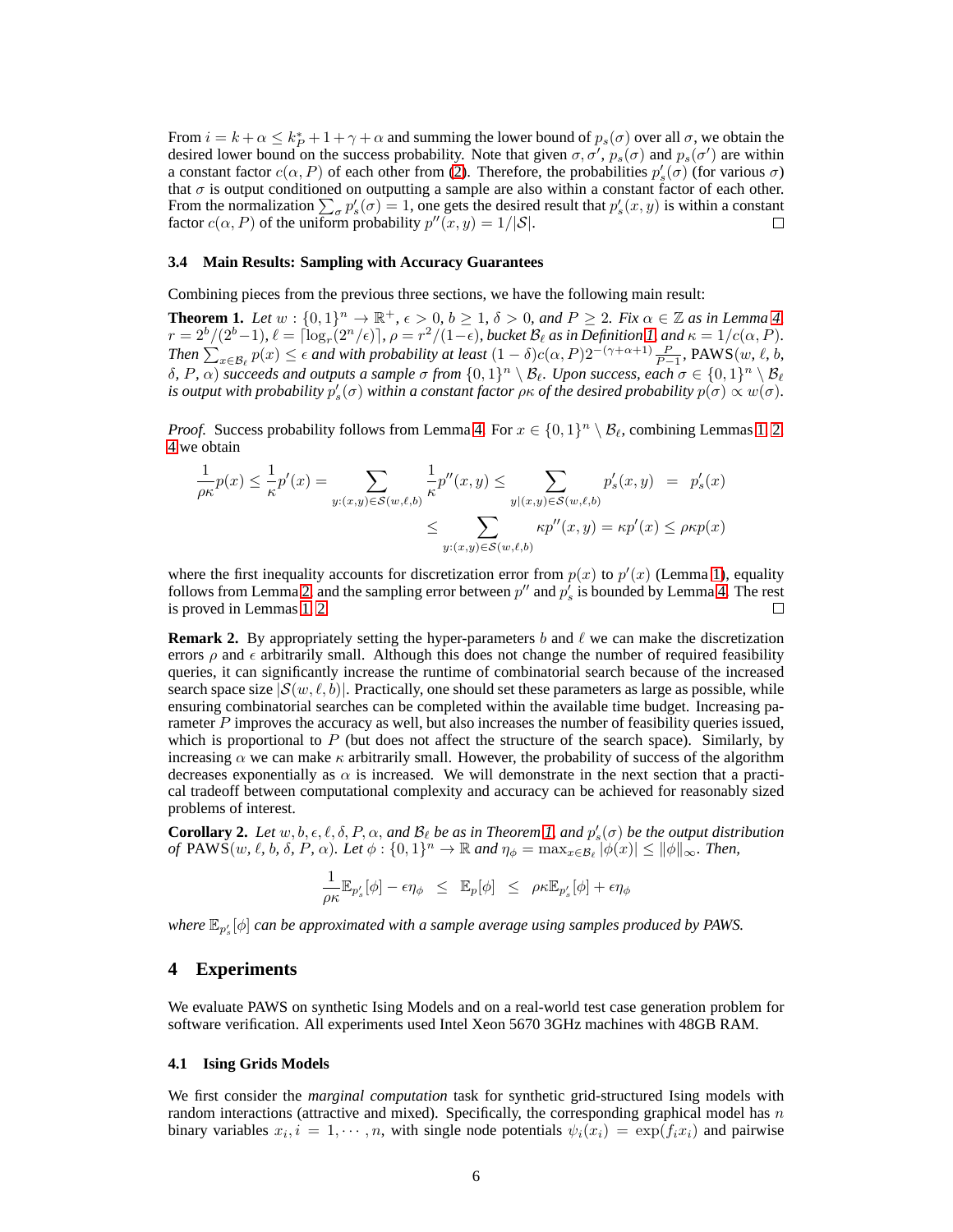

Figure 1: Estimated marginals vs. true marginals on  $8 \times 8$  Ising Grid models. Closeness to the 45 degree line indicates accuracy. PAWS is run with  $b \in \{1, 2\}$ ,  $P = 4$ ,  $\alpha = 1$ , and  $\ell = 25$  (mixed case) or  $\ell = 40$  (attractive case).

interactions  $\psi_{ij}(x_i, x_j) = \exp(w_{ij}x_i x_j)$ , where  $f_i \in_R [-f, f]$  and  $w_{ij} \in_R [-w, w]$  in the *mixed* case, while  $w_{ij} \in_R [0, w]$  in the *attractive* case.

Our implementation of PAWS uses the open source solver ToulBar2 [13] to compute  $M =$  $\max_x w(x)$  and as an oracle to check the existence of at least P different solutions. We augmented ToulBar2 with the IBM ILOG CPLEX CP Optimizer 12.3 [14] based on techniques borrowed from [15] to efficiently reason about parity constraints (the hash functions) using Gauss-Jordan elimination. We run the subroutine COMPUTEK in Algorithm 1 only once at the beginning, and then generate all the samples with the same value of  $i$  (Line 17). The comparison is with Gibbs sampling, Belief Propagation, and the recent WISH algorithm [9]. Ground truth is obtained using the Junction Tree method [16].

In Figure 1, we show a scatter plot of the estimated vs. true marginal probabilities for two Ising grids with mixed and attractive interactions, respectively, representative of the general behavior in the large-weights regime. Each sampling method is run for 10 minutes. Marginals computed with Gibbs sampling (run for about  $10^8$  iterations) are clearly very inaccurate (far from the 45 degree line), an indication that the Markov Chain had not mixed as an effect of the relatively large weights that tend to create barriers between modes which are hard to traverse. In contrast, samples from PAWS provide much more accurate marginals, in part because it does not rely on local search and hence is not directly affected by the energy landscape (with respect to the Hamming metric). Further, we see that we can improve the accuracy by increasing the hyper-parameter  $b$ . These results highlight the practical value of having accuracy guarantees on the quality of the samples after finite amounts of time vs. MCMC-style guarantees that hold only after a potentially exponential mixing time.

Belief Propagation can be seen from Figure 1 to be quite inaccurate in this large-weights regime. Finally, we also compare to the recent WISH algorithm [9] which uses similar hash-based techniques to estimate the partition function of graphical models. Since producing samples with the general sampling-by-counting reduction [1, 2] or estimating each marginal as the ratio of two partition functions (with and without a variable clamped) would be too expensive (requiring  $n + 1$  calls to WISH) we heuristically run it once and use the solutions of the optimization instances it solves in the inner loop as samples. We see in Figure 1 that while samples produced by WISH can sometimes produce fairly accurate marginal estimates, these estimates can also be far from the true value because of an inherent bias introduced by the arg max operator.

#### **4.2 Test Case Generation for Software Verification**

Hardware and software verification tools are becoming increasingly important in industrial system design. For example, IBM estimates \$100 million savings over the past 10 years from hardware verification tools alone [17]. Given that complete formal verification is often infeasible, the paradigm of choice has become that of randomly generating "interesting" test cases to stress the code or chip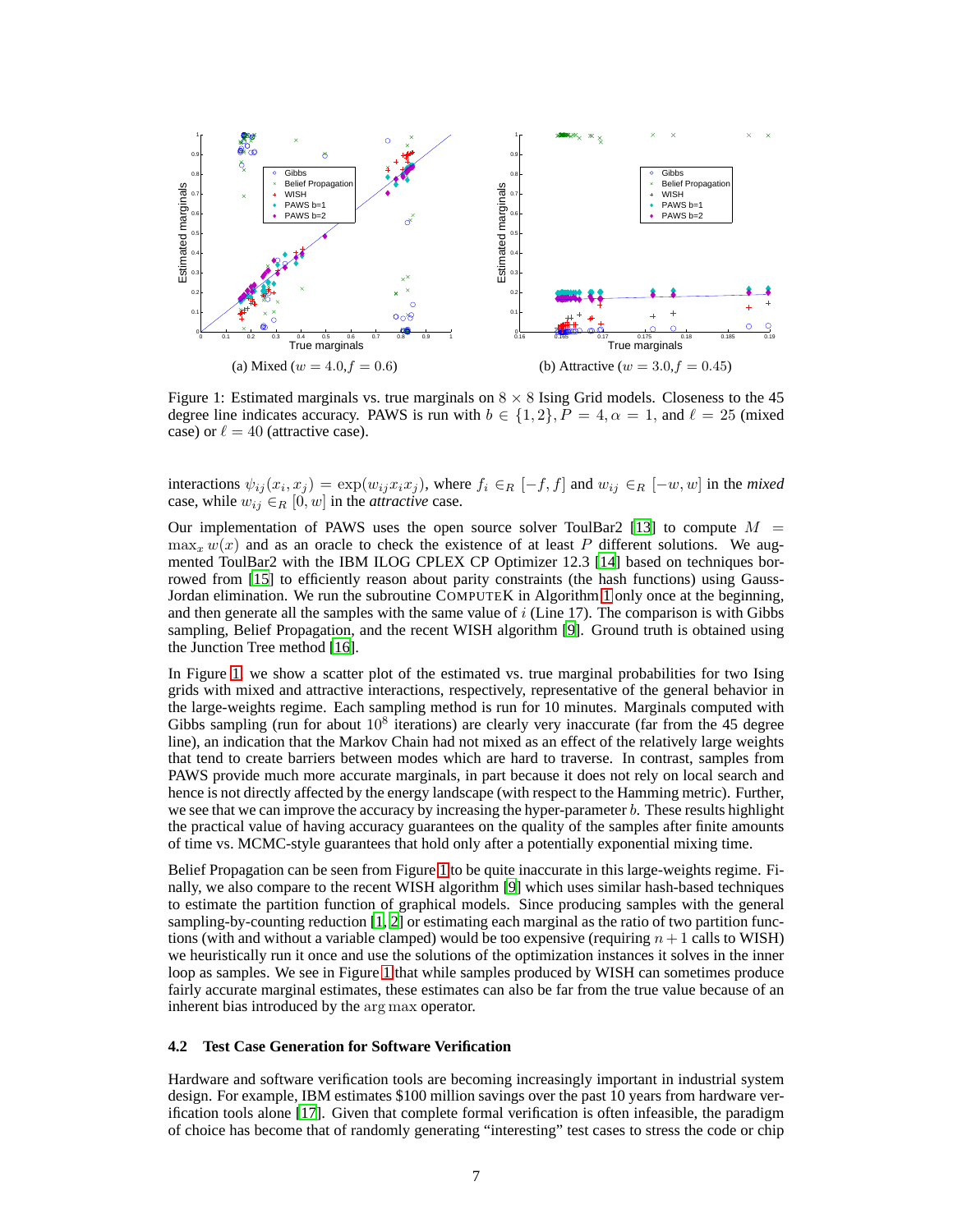|                      |      |         |            |                        | 0.018             |                                                    |
|----------------------|------|---------|------------|------------------------|-------------------|----------------------------------------------------|
|                      |      |         |            |                        | 0.016             | -Theoretical                                       |
| Instance             | Vars | Factors | Time $(s)$ | $MSE (\times 10^{-5})$ | 0.014             | Sample Frequency                                   |
| bench1039            | 330  | 785     | 1710       | 5.76                   | 0.012             |                                                    |
| bench431             | 173  | 410     | 34.97      | 4.35                   | Frequency<br>0.01 |                                                    |
| bench115             | 189  | 458     | 52.75      | 20.74                  | 0.008<br>0.006    | 欄                                                  |
| bench <sub>97</sub>  | 170  | 401     | 67.03      | 45.57                  | 0.004             |                                                    |
| bench <sub>590</sub> | 244  | 527     | 593.71     | 8.11                   | 0.002             | بليطخ<br>متحال المعاد وعمر وعبيب مستعارمهم         |
| bench105             | 243  | 524     | 842.35     | 8.56                   | œ<br>100<br>200   | 800<br>600<br>300<br>700<br>400<br>500<br>Solution |
|                      |      |         |            |                        |                   |                                                    |

(a) Marginals: runtime and mean squared error

(b) True vs. observed sampling frequencies.

Figure 2: Experiments on software verification benchmark.

with the hope of uncovering bugs. Typically, a model based on *hard constraints* is used to specify consistent input/output pairs, or valid program execution traces. In addition, in some systems, domain knowledge can be specified by experts in the form of *soft constraints*, for instance to introduce a preference for test cases where operands are zero and bugs are more likely [17].

For our experiments, we focus on software (SW) verification, using an industrial benchmark [18] produced by Microsoft's SAGE system [19, 20]. Each instance defines a uniform probability distribution over certain valid traces of a computer program. We modify this benchmark by introducing soft constraints defining a weighted distribution over valid traces, indicating traces that meet certain criteria should be sampled more often. Specifically, following Naveh et al. [17] we introduce a preference towards traces where certain registers are zero. The weight is chosen to be a power of two, so that there is no loss of accuracy due to discretization using the previous construction with  $b = 1$ .

These instances are very difficult for MCMC methods because of the presence of very large regions of zero probability that cannot be traversed and thus can break the ergodicity assumption. Indeed we observed that Gibbs sampling often fails to find a non-zero probability state, and when it finds one it gets stuck there, because there might not be a non-zero probability path from one feasible state to another. In contrast, our sampling strategy is not affected and does not require any ergodicity assumption. Table 2a summarizes the results obtained using the propositional satisfiability (SAT) solver CryptoMiniSAT [21] as the feasibility query oracle for PAWS. CryptoMiniSAT has built-in support for parity constraints  $Ax = c \mod 2$ . We report the time to collect 1000 samples and the Mean Squared Error (MSE) of the marginals estimated using these samples. We report results only on the subset of instances where we could enumerate all feasible states using the exact model counter Relsat [22] in order to obtain ground truth marginals for MSE computation. We see that PAWS scales to fairly large instances with hundreds of variables and gives accurate estimates of the marginals. Figure 2b shows the theoretical vs. observed sampling frequencies (based on 50000 samples) for a small instance with 810 feasible states (execution traces), where we see that the output distribution  $p'_s$  is indeed very close to the target distribution p.

## **5 Conclusions**

We introduced a new approach, called PAWS, to the fundamental problem of sampling from a discrete probability distribution specified, up to a normalization constant, by a weight function, e.g., by a discrete graphical model. While traditional sampling methods are based on the MCMC paradigm and hence on some form of local search, PAWS can leverage more advanced combinatorial search and optimization tools as a black box. A significant advantage over MCMC methods is that PAWS comes with a strong accuracy guarantee: whenever combinatorial search succeeds, our analysis provides a certificate that, with high probability, the samples are produced from an approximately correct distribution. In contrast, accuracy guarantees for MCMC methods hold only in the limit, with unknown and potentially exponential mixing times. Further, the hyper-parameters of PAWS can be tuned to trade off runtime with accuracy. Our experiments demonstrate that PAWS outperforms competing sampling methods on challenging domains for MCMC.